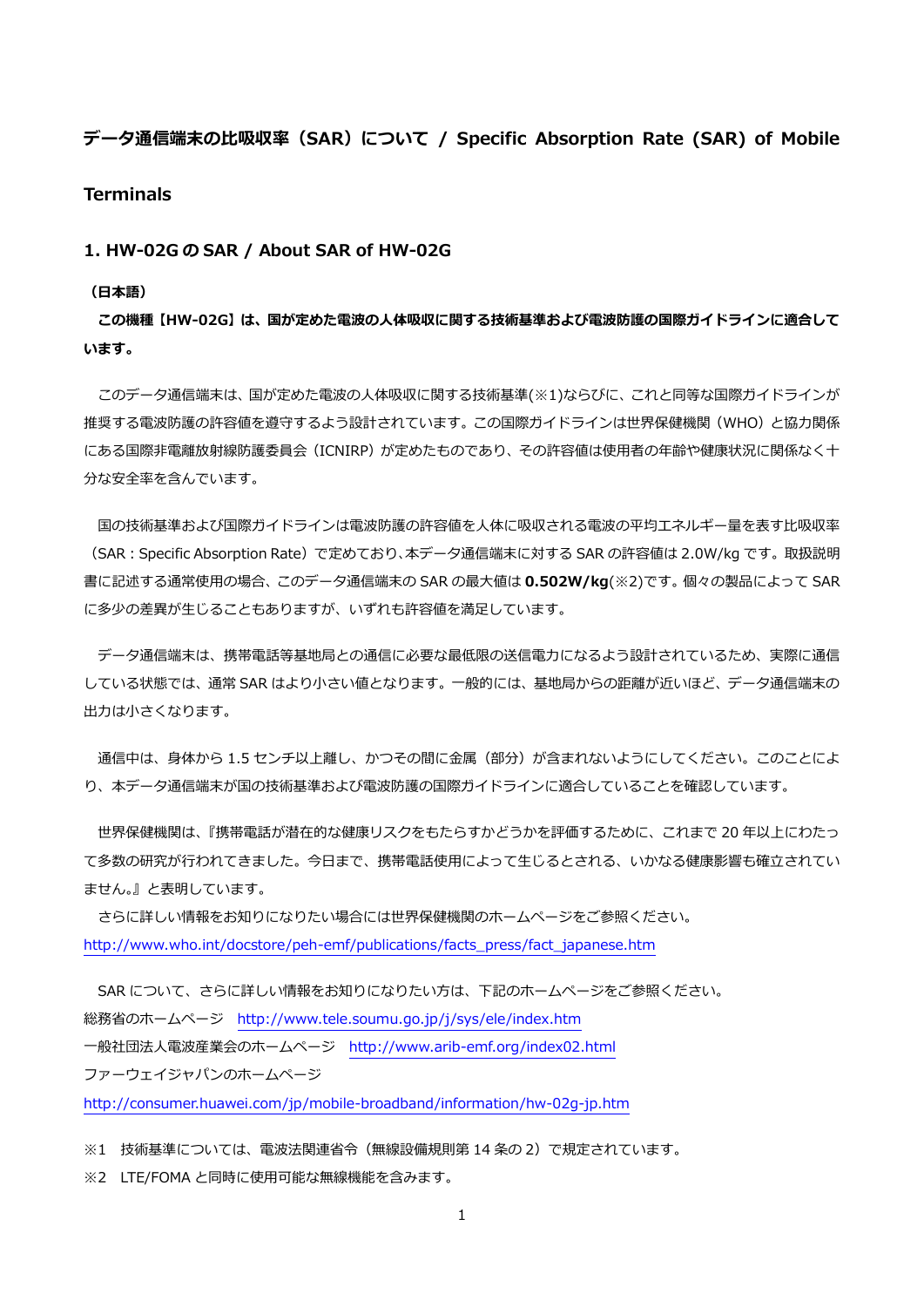#### (In English)

# This model [HW-02G] device complies with Japanese technical regulations and international guidelines regarding exposure to radio waves.

This device was designed in observance of Japanese technical regulations regarding exposure to radio waves (\*1) and limits to exposure to radio waves recommended by a set of equivalent international guidelines. This set of international guidelines was set out by the International Commission on Non-Ionizing Radiation Protection (ICNIRP), which is in collaboration with the World Health Organization (WHO), and the permissible limits include a substantial safety margin designed to assure the safety of all persons, regardless of age and health condition.

The technical regulations and international guidelines set out limits for radio waves as the Specific Absorption Rate, or SAR, which is the value of absorbed energy in any 10 grams of tissue over a 6-minute period. The SAR limit for mobile terminals is 2.0 W/kg. The highest SAR value for this device when tested for intended use described in the instruction manual is  $0.502$  W/kg ( $*2$ ). There may be slight differences between the SAR levels for each product, but they all satisfy the limit.

The actual SAR of this device while operating can be well below that indicated above. This is due to automatic changes to the power level of the device to ensure it only uses the minimum required to reach the network. Therefore in general, the closer you are to a base station, the lower the power output of the device.

During communication, please keep the device farther than 1.5 cm away from your body without including any metals. This device satisfies the technical regulations and international guidelines.

The World Health Organization has stated that "a large number of studies have been performed over the last two decades to assess whether mobile phones pose a potential health risk. To date, no adverse health effects have been established as being caused by mobile phone use."

Please refer to the WHO website if you would like more detailed information. [http://www.who.int/docstore/peh-emf/publications/facts\\_press/fact\\_english.htm](http://www.who.int/docstore/peh-emf/publications/facts_press/fact_english.htm)

Please refer to the websites listed below if you would like more detailed information regarding SAR. Ministry of Internal Affairs and Communications Website:<http://www.tele.soumu.go.jp/e/sys/ele/index.htm> Association of Radio Industries and Businesses Website:<http://www.arib-emf.org/index02.html> (in Japanese only)

HUAWEI TECHNOLOGIES, JAPAN Website:

<http://consumer.huawei.com/jp/mobile-broadband/information/hw-02g-jp.htm>

\*1 Technical regulations are defined by the Ministerial Ordinance Related to Radio Law (Article 14-2 of Radio Equipment Regulations).

\*2 Including other radio systems that can be simultaneously used with LTE/FOMA.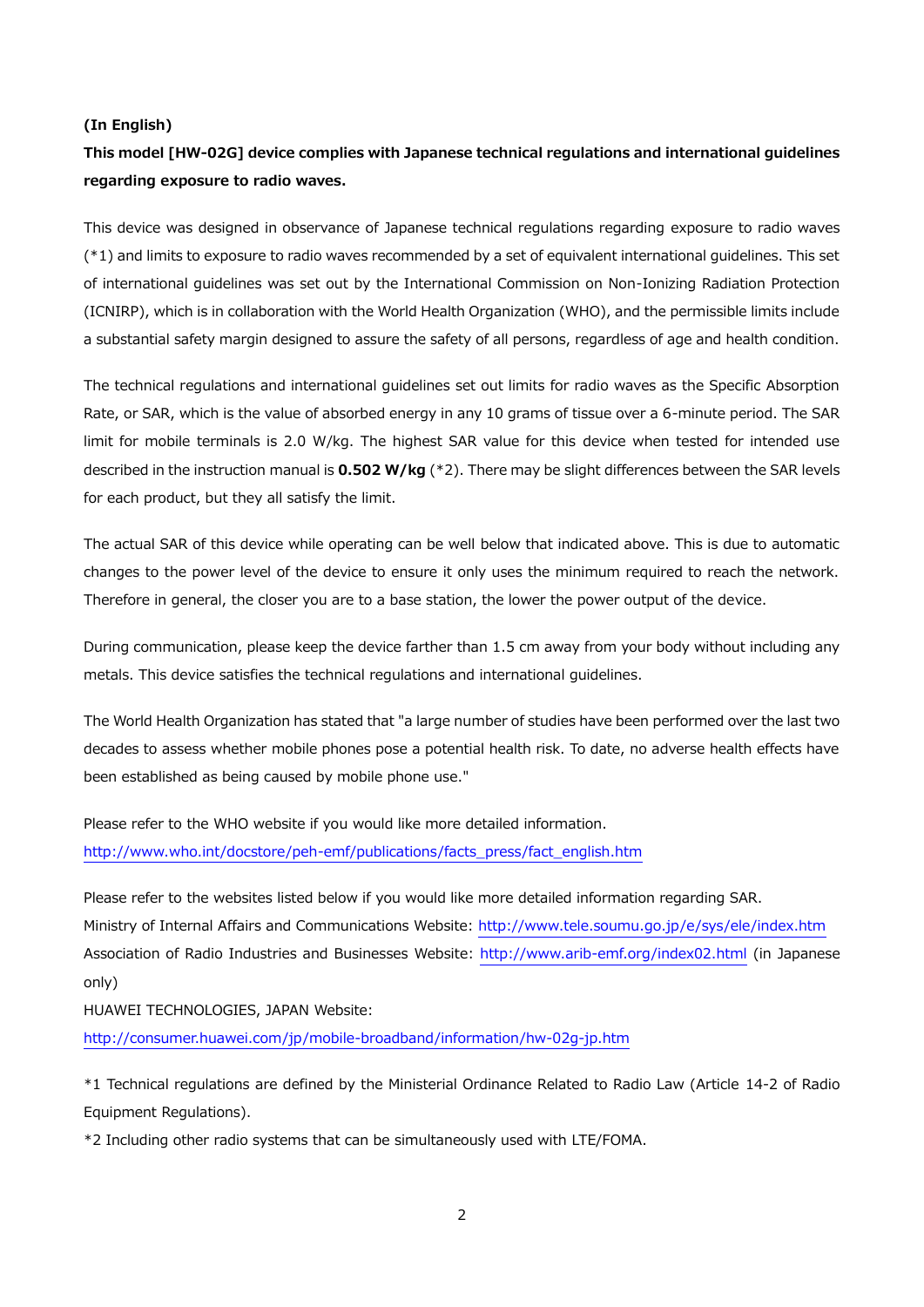# 2. About SAR of HW-02G for FCC RF exposure requirements

# RF exposure requirements

Important safety information regarding radio frequency (RF) radiation exposure:

RF exposure guidelines require that the device be used at a minimum of 1 cm from the human body. Failure to observe this guideline may result in RF exposure exceeding limits.

## Certification information (SAR)

This device is also designed to meet the requirements for exposure to radio waves established by the Federal Communications Commission (USA).

The SAR limit adopted by the USA is 1.6 W/kg averaged over one gram of tissue.

The highest SAR value reported to the FCC for this device type complies with this limit.

The highest SAR value reported to the FCC for this device type when properly worn on the body is 1.060 W/kg. FCC ID: QISHW-02G